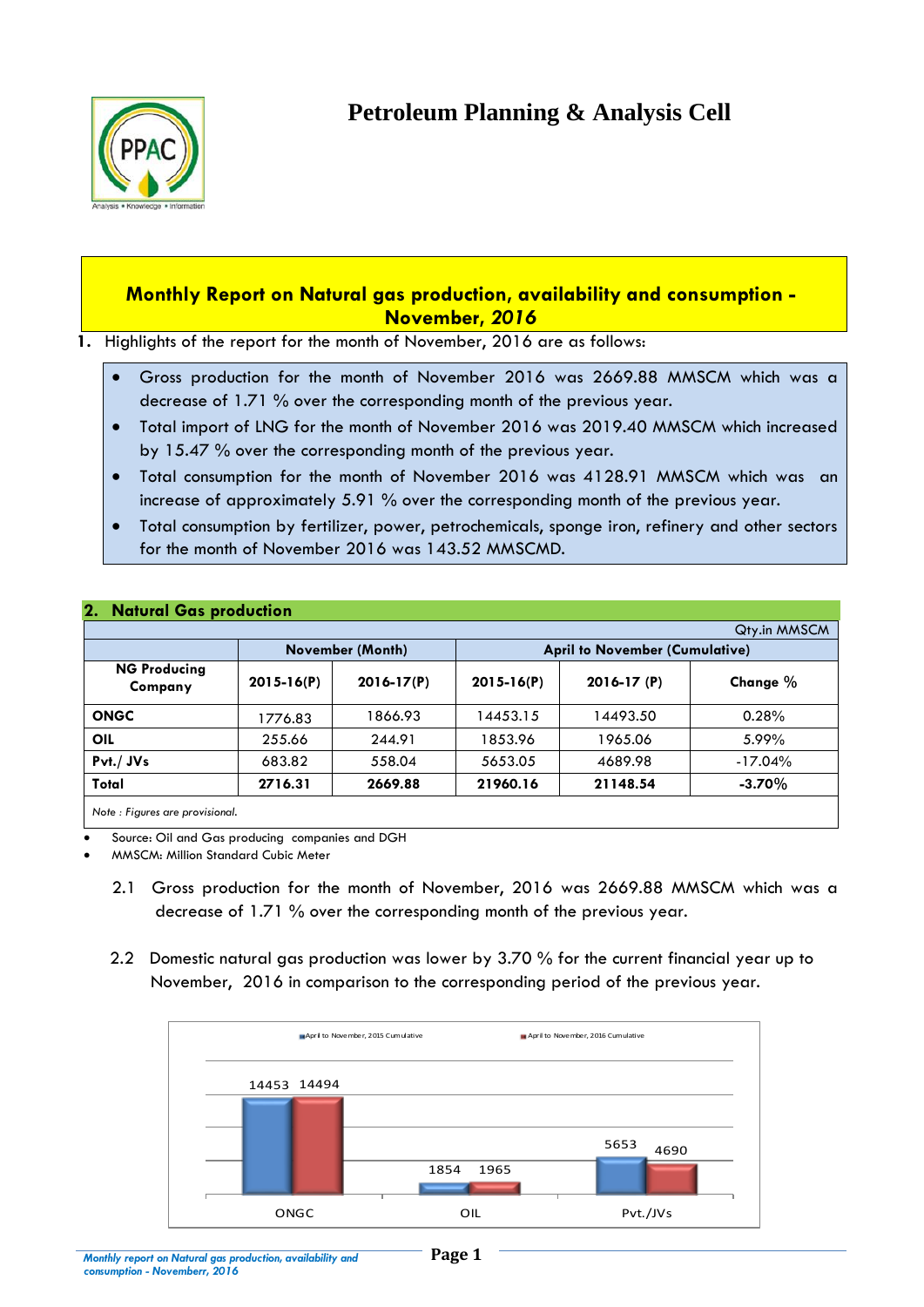## **ONGC**

ONGC's natural gas production in November, 2016 was 1866.93 MMSCM, which was higher by 90.10 MMSCM (5.07%) as compared to the corresponding month of the previous year.

#### **OIL**

OIL's natural gas production in November, 2016 was 244.91 MMSCM which was lower by 10.75 MMSCM (4.20%) as compared to the corresponding month of the previous year. The reason for lower production was decline in production potential in a few high producing gas wells due to unexpected subsurface problems like water and sand ingress.

#### **Private/JV fields**

Natural gas production under Pvt./JV fields in November, 2016 had decreased to 558.04 MMSCM from 683.82 MMSCM (18.39%) in comparison to the corresponding month of the previous year. There was production fall in Krishna Godavari D6 block (KGD6), M&S Tapti, Panna-Mukta, Ravva, RJ-ON-6 and RJ-ON-90/1 fields. However there was also increase in production in Raniganj east and south, KG-OSN-2001/3 and CB-OS/2 fields compared to the corresponding month of the previous year.

#### **3. Natural Gas net availability**

Natural Gas producing companies use some quantity of gas for their own use as internal consumption while some quantity of gas is flared as a part of technical requirement. After flare, loss and internal consumption by gas producing companies, the net availability of gas for other value added products like fertilizer, petrochemicals, CGD, refinery etc. and for fuel was approximately 78.2 % of the gross production during April-November, 2016.

|                                   |                |                  |                |                                       | Qty. in MMSCM |  |  |
|-----------------------------------|----------------|------------------|----------------|---------------------------------------|---------------|--|--|
|                                   |                | November (Month) |                | <b>April to November (Cumulative)</b> |               |  |  |
| <b>NG</b><br>producing<br>Company | $2015 - 16(P)$ | $2016 - 17(P)$   | $2015 - 16(P)$ | $2016 - 17(P)$                        | Change $%$    |  |  |
| <b>ONGC</b>                       | 1359.71        | 1465.97          | 1008.43        | 11128.90                              | 1.09%         |  |  |
| OIL                               | 215.19         | 200.33           | 1495.03        | 1620.02                               | 8.36%         |  |  |
| Pvt./JVs.                         | 574.89         | 443.22           | 4755.89        | 3790.00                               | $-20.31%$     |  |  |
| Total                             | 2149.79        | 2109.51          | 17259.36       | 16538.91                              | $-4.17%$      |  |  |

*Note : Figures are provisional.*

Source: Oil and Gas producing companies and DGH

MMSCM: Million Standard Cubic Meter.

3.1 Natural Gas net availability was lower by 1.87% in November, 2016 in comparison to the corresponding period of the previous year.

#### **4. LNG imports**

LNG is procured by Petronet LNG Ltd., GAIL (India) Ltd., Gujarat State Petroleum Corporation Ltd., Reliance Industries Ltd., Hazira LNG Pvt. Ltd.,Indian Oil Corporation Ltd., Torrent Power Ltd. and Bharat Petroleum Corporation Ltd.

|                            |                  |                |                |                                       | Qty. in MMSCM |
|----------------------------|------------------|----------------|----------------|---------------------------------------|---------------|
|                            | November (Month) |                |                | <b>April to November (Cumulative)</b> |               |
|                            | $2015 - 16(P)$   | $2016 - 17(P)$ | $2015 - 16(P)$ | $2016 - 17(P)$                        | Change %      |
| <b>Total LNG</b><br>import | 1748.78          | 2019.40        | 13676.79       | 16852.43                              | $23.22\%$     |
|                            | $\cdot$ $\cdot$  |                |                |                                       |               |

*Note : Figures are provisional*

Source: LNG importing companies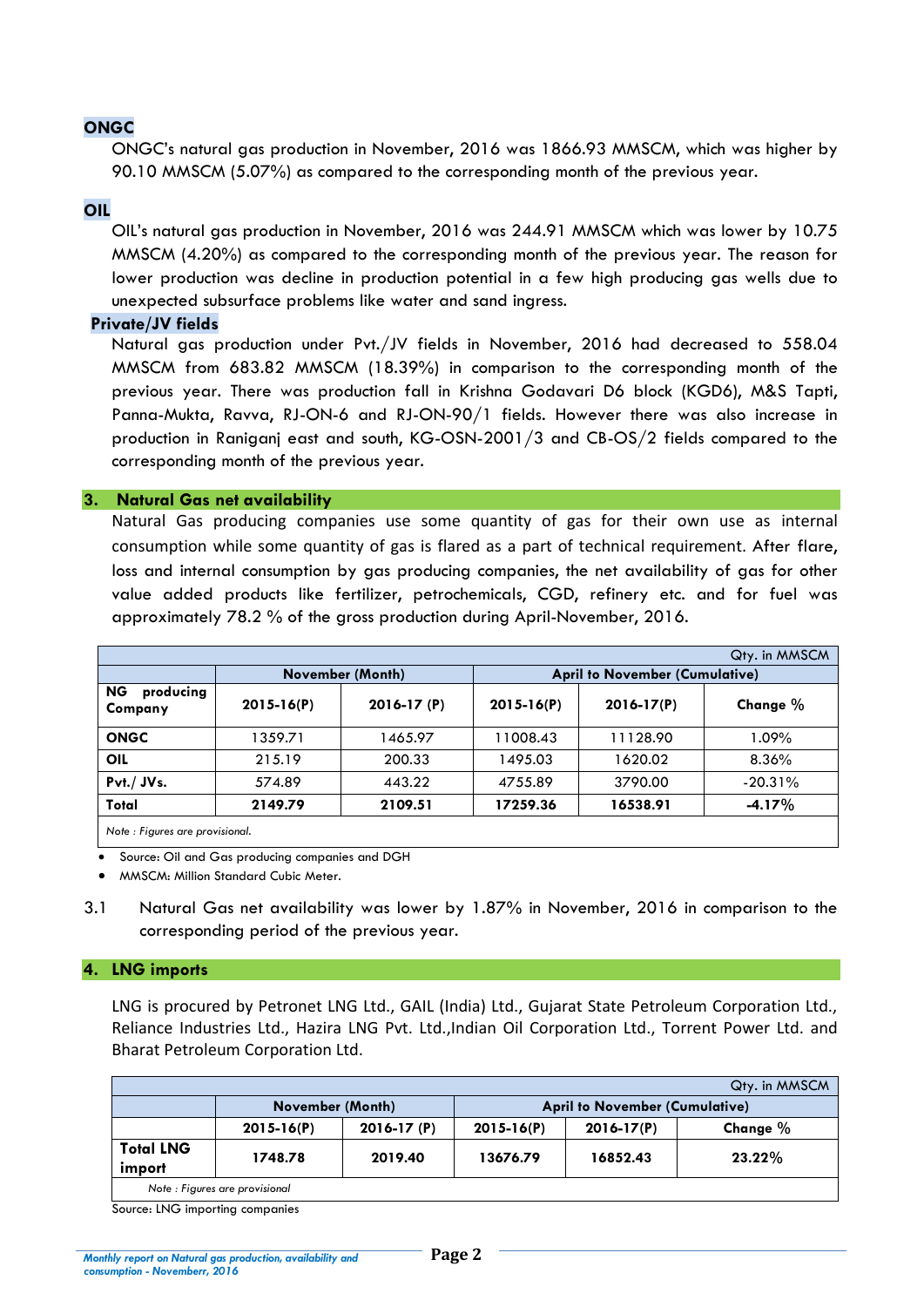- 4.1 Overall LNG imports increased by 3175.64 MMSCM in the current financial year up to November, 2016 which was 23.22% higher as compared to the corresponding period of the previous year.
- 4.2 LNG imports increased by 270.62 MMSCM in November, 2016 which was 15.47% higher as compared to the corresponding period of the previous year.
- 4.3 51.93% of the total LNG import in November, 2016 was from Qatar, 8.61% from Angola, 8.17% from Equatorial Guinea, 7.8% from Singapore, 7.65% from Trinidad & Tobago, 4.14% from Australia, 3.97% from Nigeria, 3.93% from UAE and 3.81% from Spain.



# **LNG imports**

#### **5. Natural Gas consumption**

|                                                                                                 |                  |                |                |                                       | Qty. in MMSCM |  |
|-------------------------------------------------------------------------------------------------|------------------|----------------|----------------|---------------------------------------|---------------|--|
|                                                                                                 | November (Month) |                |                | <b>April to November (Cumulative)</b> |               |  |
|                                                                                                 | $2015 - 16(P)$   | $2016 - 17(P)$ | $2015 - 16(P)$ | $2016 - 17(P)$                        | Change %      |  |
| <b>Net Natural gas production</b><br>for sale (excluding flare, loss<br>& internal consumption) | 2149.79          | 2109.51        | 17259.36       | 16538.91                              | $-4.17%$      |  |
| <b>LNG import</b>                                                                               | 1748.78          | 2019.40        | 13676.79       | 16852.43                              | $23.22\%$     |  |
| <b>Total Natural gas</b><br>consumption<br>(Net NG production + LNG<br>import)                  | 3898.57          | 4128.91        | 30936.15       | 33391.34                              | $7.94\%$      |  |
| Note: Figures are provisional                                                                   |                  |                |                |                                       |               |  |

Source: Oil and Gas producing companies, DGH and LNG importing companies.

5.1 Total natural gas consumption (net production of domestic gas + LNG import) was higher by 7.94% for the current financial year up to November, 2016 in comparison to the corresponding period of the previous year.